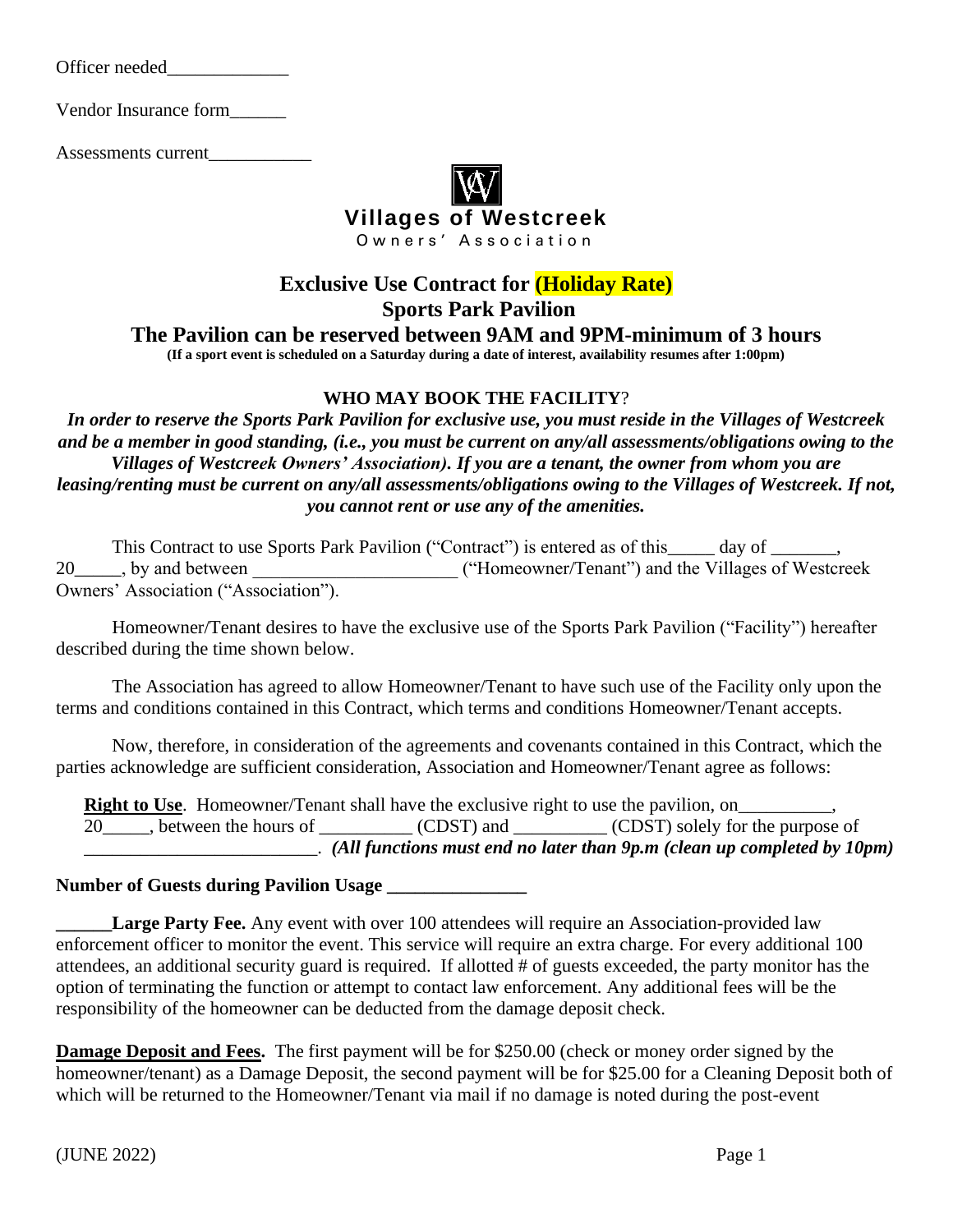inspection and if the Deposit has not been forfeited pursuant to this contract*.* Contract is not valid unless assessments are current.

The third payment will be for the Usage Fee which can be in the form of a check (homeowners only), money order, credit card, or cash. A Usage Fee will apply for exclusive use of this Facility and this fee will be based upon the most current exclusive usage fee in effect at the time the facility is booked.

a. Facility will be inspected by an employee of the Association before and immediately following the event.

If damage to the Facility is found, the Association shall deduct from the Damage Deposit any repair expenses resulting from damage to the Facility by the Homeowner/Tenant. When decorating, the Homeowner/Tenant will **not use thumbtacks, push pins, and/or adhesive tape within the facility. Detected use of any of these items will result in loss of the Damage Deposit**. Sticky Tak, or similar products that do not leave marks or holes in the wall surfaces may be used.

- b. Homeowner/Tenant will remove any items tied in the structure with string, ribbons or rope prior to leaving the facility no later than one hour after the "end-time" booked. Also see paragraph 6 for Liability for Clean-up and Damage.
- **c.** A maximum of 3 vehicles are allowed behind the Pavilion for loading and unloading purpose only for a period not to exceed 15 minutes before and after the party. **All vehicles must be moved afterwards after the 15 minute loading/unloading period, no parking behind the pavilion is allowed.**
- d. Golf-carts, ATV/UTV's and any other motorized vehicles are not allowed anywhere on the premises.

#### \_ 1. \_\_\_\_\_ *Refunds, Cancellations, and Contract Changes. There will be no refunds if the cancellation is within four weeks (28 days) prior to the event. If the cancellation is made more than four weeks (28 days) prior to the event, a \$27.50 Rebooking Fee will be deducted from the refund. Any contract changes (i.e. event hours, officers, event date, etc…) must be made no later than 2 weeks (14 days) prior the event.*

**INDEMNITY.** HOMEOWNER/TENANT SHALL INDEMNIFY AND SAVE HARMLESS THE ASSOCIATION, THEIR OFFICERS, DIRECTORS, AGENTS, LEGAL REPRESENTATIVES, AND EMPLOYEES FROM ALL LIABILITY SUITS, ACTIONS, OR CLAIMS OF CHARACTER, TYPE OR DESCRIPTION BROUGHT OR MADE FOR OR ON ACCOUNT OF ANY AND ALL LOSSES, INJURIES OR DAMAGES RECEIVED OR SUSTAINED BY THE HOMEOWNER/TENANT OR HOMEOWNER'S/TENANT'S FAMILY, EMPLOYEES, GUESTS (INVITED OR UNINVITED), PATRONS, VISITORS (INCLUDING CATERERS), OR ANY OTHER PERSON OR PERSON'S PROPERTY, ARISING OUT OF, OR OCCASIONED BY THE USE OF THE FACILITY.

THE ASSOCIATION, THEIR OFFICERS, DIRECTORS, AGENTS, LEGAL REPRESENTATIVES, AND EMPLOYEES SHALL NOT BE LIABLE OR RESPONSIBLE FOR, AND SHALL BE SAVED AND HELD HARMLESS BY HOMEOWNER/TENANT, HOMEOWNER'S/TENANT'S FAMILY, EMPLOYEES, GUESTS (INVITED OR UNINVITED), PATRONS, VISITORS (INCLUDING CATERERS), OR ANY OTHER PERSON OR PERSONS FROM AND AGAINST ANY AND ALL CLAIMS AND DAMAGES OF EVERY KIND, FOR INJURY TO OR DEATH OF HOMEOWNER/TENANT, HOMEOWNER'S/TENANT'S FAMILY, EMPLOYEES, GUESTS (INVITED OR UNINVITED), PATRONS, VISITORS (INCLUDING CATERERS), OR ANY OTHER PERSON OR PERSONS AND FOR DAMAGE TO OR LOSS OF PROPERTY, ARISING OUT OF OR ATTRIBUTED, DIRECTLY OR INDIRECTLY, TO THE ASSOCIATION'S OPERATIONS AND THE HOMEOWNER'S/TENANT'S USE OF THE FACILITY.

The Association, their officers, directors, agents, legal representatives, and employees shall not be liable to Homeowner/Tenant, or Homeowner's/Tenant's family, employees, guests (invited or uninvited), patrons, visitors (including caterers), or any other person or persons for any damage to person or property, caused by the

(JUNE 2022) Page 2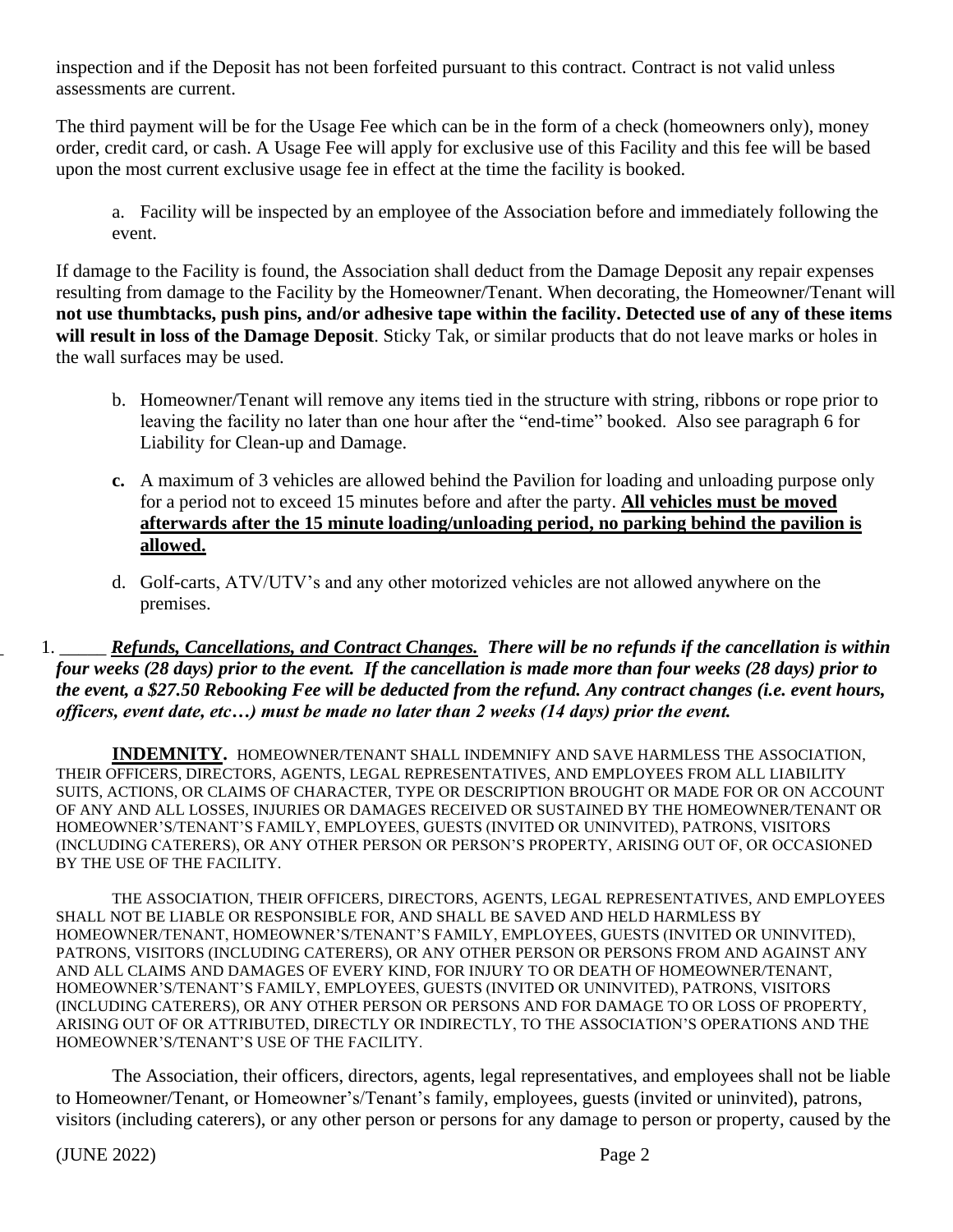negligence of the Association or due to the Facility or any appurtenances being improperly constructed, or being or becoming out of repair, nor for any damage from any defects or want of repair of any part of the Facility. Homeowner/Tenant accepts the facility as suitable for the purposes for which it is used and accepts the building and each and every appurtenance, and waives any defects, and agrees to hold the Association harmless from all claims for any such damage, including attorney's fees and any other claims and expenses incident thereto.

2.\_\_\_\_\_\_\_ **Conduct of Guests**. The Homeowner/Tenant is solely responsible for the conduct of guests at the Facility incidental to or during the time of the use hereby contemplated. The Homeowner/Tenant MUST be present in the Sports Park at all times during such period as the Facility is used by their guests.

3.\_\_\_\_\_ **Liability for Clean up and Damage**. Homeowner/Tenant shall be responsible for clean-up of the Facility and vacating the premises by the contracted time. In addition the Homeowner/Tenant is responsible for any damage or destruction to the Facility, which occurs as a result of the conduct of Homeowner/Tenant or the guests of said event. Homeowner/Tenant agrees to reimburse Association, immediately upon demand, any sums required for such clean-up, repair or replacement of the Facility. If additional clean-up is required by any VWOA employee, the Cleaning Deposit will be withheld.

*4.\_\_\_\_\_\_I will serve alcohol at this function. NO GLASS CONTAINERS ALLOWED.* I understand the serving of alcohol requires that monitoring of the function be done by Association provided law enforcement personnel and this service is an extra charge. By initialing this portion of the contract, I understand and accept these conditions.

5. **I will not serve alcohol at this function**. By initialing this portion of the contract, I understand that I will forfeit my Damage Deposit of \$250.00 should any of my guests consume alcohol in the Pavilion or on the premises

6.\_\_\_\_\_\_**I will have outside vendor(s) present at the event.** (Examples: Food Truck, bouncy house, moon walk, ponies, carnival rides etc....). If a vendor will be present, it is the responsibility of the Homeowner/Tenant to provide a copy of the vendor's certificate of liability insurance no later than ONE week prior to the event. If the certificate is not received, the vendor will not be allowed to set up at the event.<sup>\*</sup> Note: Food Trucks- No marketing food sales to public. Specific parking for food trucks, please ask Front Office Staff. If a food truck does not park in the designated area or is found to be advertising food sales to the public, they are subject to being asked to leave. By initialing this portion of the contract, I understand and accept these conditions.

7. \_\_\_\_\_\_**I will not have outside vendors present at the event***.* By initialing this portion of the contract, I understand that should I have a vendor present, he/she will not be allowed to set up at the event.

8.\_\_\_\_\_\_ **Pavilion Amenities/Procedures.** When you book the pavilion for exclusive usage, the power will be turned on for overhead fans and electrical outlets along each side of the pavilion. The pavilion monitor will arrive 1/2 hour prior to event to complete a pre-event checklist and note any deficiencies. The monitor will return 1/2 hour prior to the end of contracted time to facilitate preparations of shutting down the facility and to complete a post-event checklist, noting any deficiencies. You will be allowed ½ hour prior to and  $1/2$  hour after your scheduled event, free of charge for set up and clean–up. Pavilion areas must be vacated by 10pm or additional charges will be deducted from the deposit at a rate of \$35 hour to be charged in whole hours. (Officer included fee \$35.00)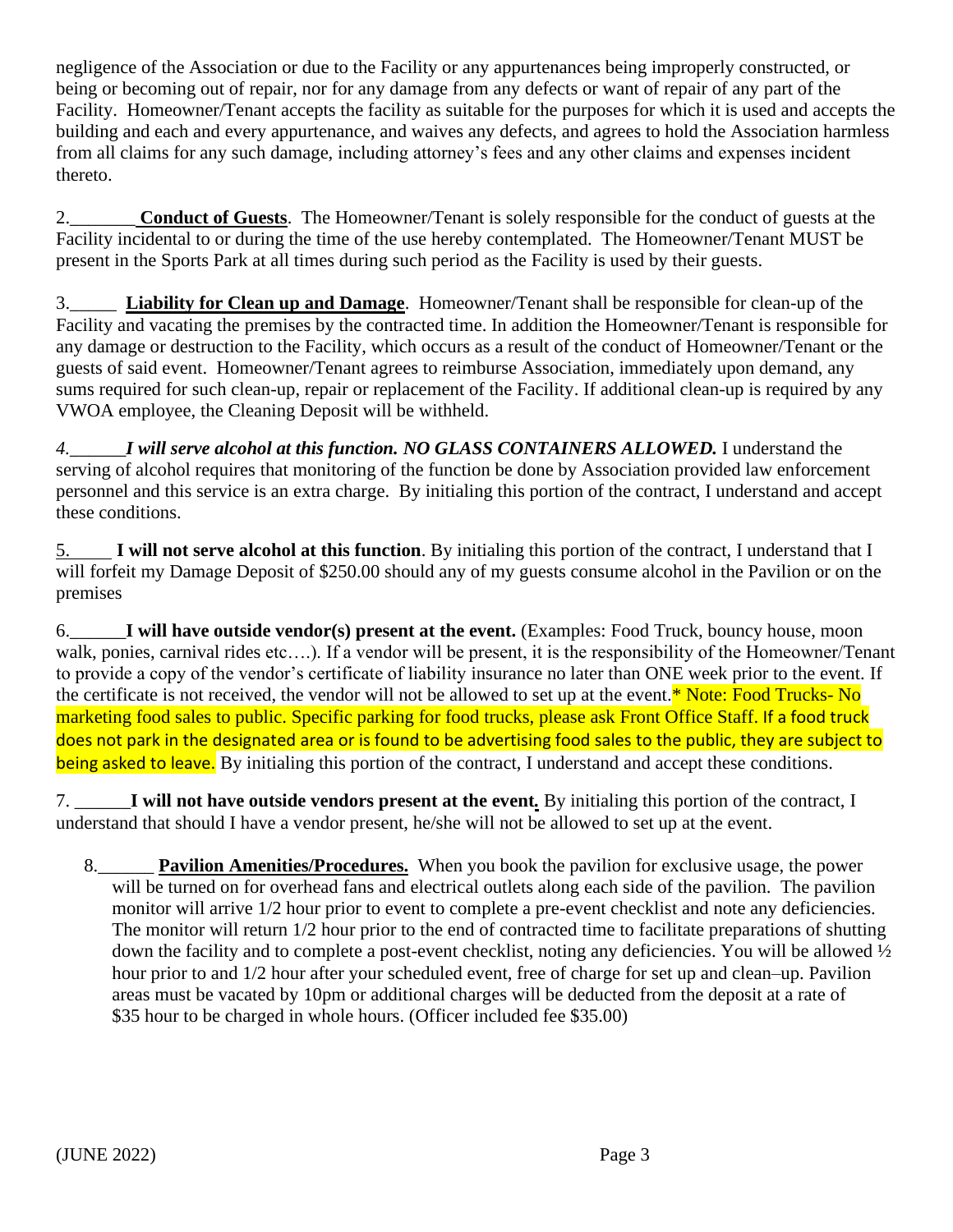**Control of Function.** The use of the facility shall be subject at all times to the control and supervision of the Association and/or the Board of Directors who may, without notice to the homeowner, demand cessation of any function and request guests to leave the facility.

 **Termination.** The Committee or any officer of Association shall have the right to terminate this Contract for any reason including, but not limited to, non-payment of association fees, deposit, etc.

 **Assignment**. This Contract may not be assigned by Homeowner/Tenant.

 **Access.** Exclusive access to the Facility is not granted until the hours stated above in this contract and the Homeowner/Tenant is present. The Homeowner/Tenant must be in possession of a valid VWOA Identification Card.

## 9**. Other Terms and Conditions**. (Initial where applicable)

a. Homeowner/Tenant will not use the Pavilion for Religious services or activities.

b.\_\_\_\_\_\_\_Homeowner/Tenant will remove any items tied in the structure with string, ribbons or rope prior to leaving the facility, and will not deface, destroy, remove, or disturb Association property or equipment.

c.\_\_\_\_\_\_\_**NO FIREWORKS** or **GLASS CONTAINERS** ARE ALLOWED IN THE PARKING LOT, PAVILLION OR IN THE VICINITY OF THE SPORTS PARK. Such use of fireworks OR possession of glass containers will result in forfeiture of the Damage Deposit, and possible cessation of the event.

d.\_\_\_\_\_\_\_\_Do not drive on or park on unpaved surfaces within the Park. Pipes under the surface can be damaged. It is your responsibility to ensure that your guests and/or vendors follow these rules.

e. This exclusive use contract only pertains to the Sports Park Pavilion. The exclusive use of any other amenity (i.e. courts, playground, pool, tennis courts) is not included. Restrooms are permitted to homeowners during private parties.

f. The use of water is not included in the exclusive use agreement. (No water Moon-bounces or Dunk Tanks allowed)

Entire Agreement. This Contract contains the entire agreement among the parties regarding the subject matter hereof.

# *By signing below, I agree that I have read and understand the contents of this contract.*

| (Signature)    | (Date)         |
|----------------|----------------|
| (Printed Name) | Daytime Phone) |
| (Address)      |                |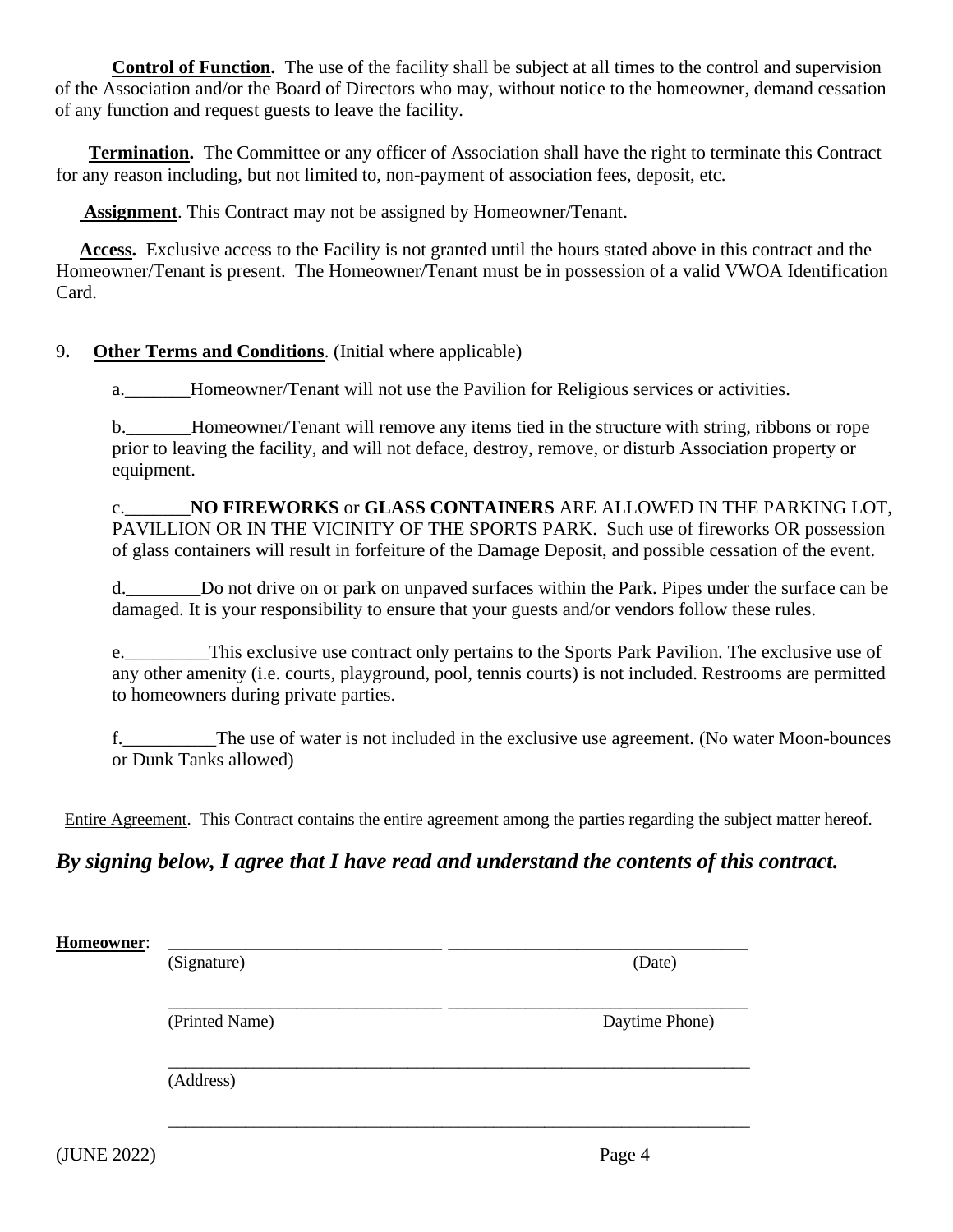(Email)

*For Office Use:*

| \$250.00/\$25.00                                                                                                                                                                                                       |                               |           |                 |           |
|------------------------------------------------------------------------------------------------------------------------------------------------------------------------------------------------------------------------|-------------------------------|-----------|-----------------|-----------|
| Damage Deposit/Cleaning Deposit                                                                                                                                                                                        | $(Check \#)$                  | (Date)    | (Returned date) | (Initial) |
| <b>Method of Payment: CHECK</b>                                                                                                                                                                                        | <b>MONEY ORDER</b>            |           |                 |           |
| <b>CASH</b>                                                                                                                                                                                                            | <b>CREDIT CARD</b>            |           |                 |           |
| Usage Fee $#$ of hours (Minimum of 3)                                                                                                                                                                                  |                               | X \$70.00 | $\equiv$        |           |
| <b>Mandatory with Alcohol</b> # of Officer(s) $\_\_\_\_X$ $\_\_\_\_\_\_$ Hours<br>1 Officer $-50$ people \$35.00 per hour<br>2 Officers- 51-99 people \$70.00 per hour<br>3 Officers -100-138 people \$105.00 per hour |                               |           | $\equiv$        | \$        |
| (Mandatory Closing Hour with Alcohol) 1 Officer X \$35.00/hour                                                                                                                                                         |                               |           | $\equiv$        |           |
| <b>Large Party Fee</b> (One Officer) $\qquad \qquad \qquad$ ________ of hrs. X \$35.00/hour<br>(100 and over guest) Crowd Control                                                                                      |                               |           |                 |           |
|                                                                                                                                                                                                                        | TOTAL >> >> >> >> >> >> >> >> |           |                 | \$        |